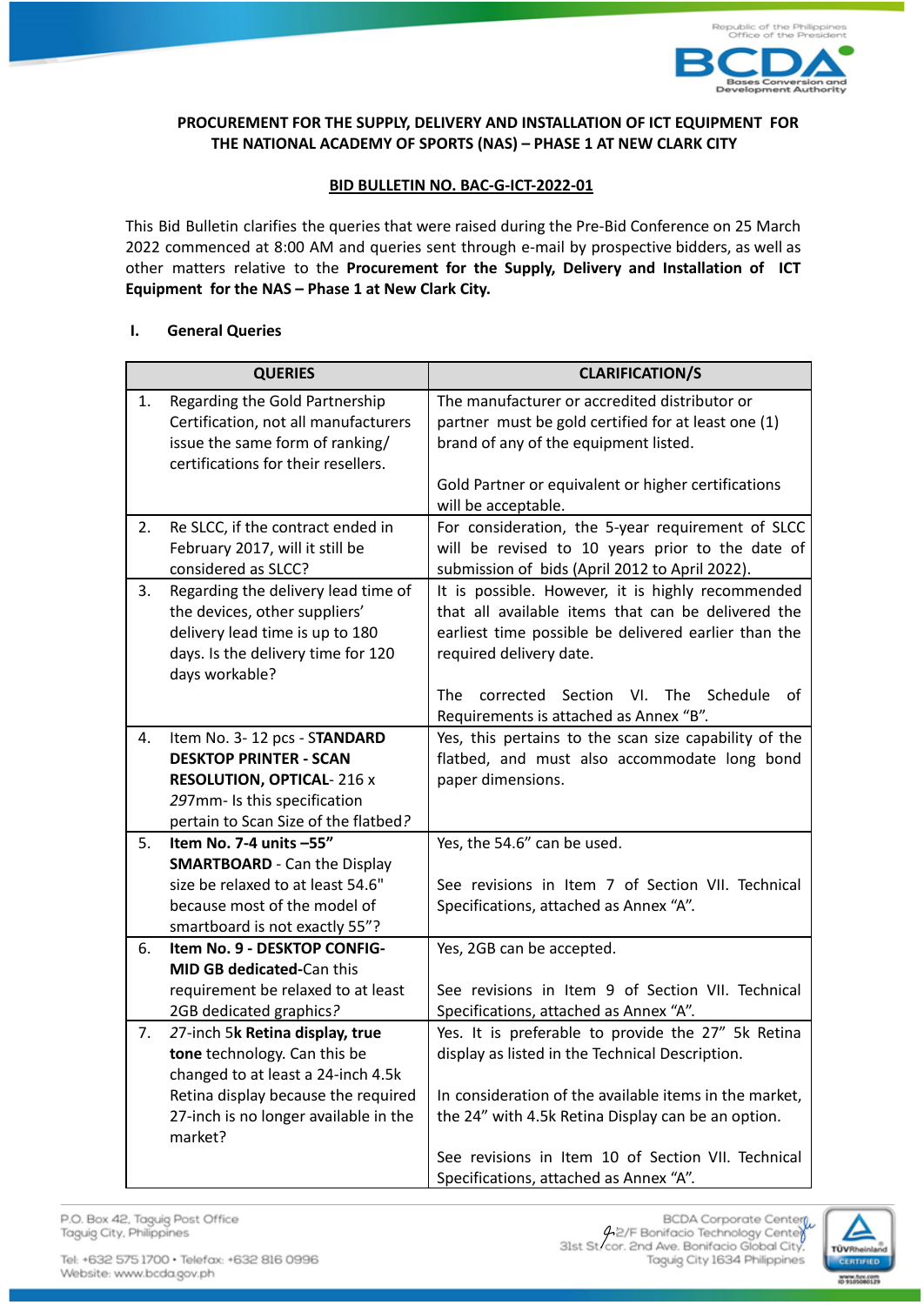

| 8.  | Intel Iris plus/Graphics 640 -Can           | Yes.                                                 |
|-----|---------------------------------------------|------------------------------------------------------|
|     | this requirement be changed to              |                                                      |
|     | 7-core GPU because this is the new          | See revisions in Item 10 of Section VII. Technical   |
|     | integrated graphics of the                  | Specifications, attached as Annex "A".               |
|     | processor for the model?                    |                                                      |
| 9.  | Kensington lock slot - For this             | Yes.                                                 |
|     | High-End Desktop, Kensington lock           |                                                      |
|     | slot is no Longer applicable for the        | See revisions in Item 10 of Section VII. Technical   |
|     | new or latest model, can this               | Specifications, attached as Annex "A".               |
|     | requirement be omitted?                     |                                                      |
|     | 10. Item No. 11-47 sets ACCESSORIES         | The Technical Specifications of the UPS under this   |
|     | FOR THE DESKTOPS (Webcam, UPS               | item are the same Specifications listed under Item   |
|     | & External Speakers) - For the              | No. 14, Uninterruptible Power Supply for Desktops.   |
|     | UPS, what are the Technical                 |                                                      |
|     | Specifications because there is             |                                                      |
|     | nothing indicated in this item.             |                                                      |
|     | 11. Item No. 12 - 50 units - LAPTOP-        | Yes.                                                 |
|     | MID 512GB SSD or Higher - Would             |                                                      |
|     | a 256Gb SSD+ 1TB HDD for Storage            | See revisions in Item 12 of Section VII. Technical   |
|     | requirement be allowed as an                | Specifications, attached as Annex "A".               |
|     | option?                                     |                                                      |
| 12. | Item No. 14-54 pcs. -                       | Yes.                                                 |
|     | UNINTERRUPTIBLE POWER SUPPLY                |                                                      |
|     | FOR DESKTOPS USB Charger: 1 and             | See revisions in Item 14 of Section VII. Technical   |
|     | USB Charging slot. Can the said             | Specifications, attached as Annex "A".               |
|     | specification be omitted because            |                                                      |
|     | most of the UPS brand and model             |                                                      |
|     | have no USB Charger?                        |                                                      |
| 13. | Sockets: 3x Universal- Please clarify       | Corrected, it's 3x NEMA.                             |
|     | "Sockets: 3x Universal or 3x                |                                                      |
|     | NEMA"?                                      | See revisions in Item 14 of Section VII. Technical   |
|     |                                             | Specifications, attached as Annex "A".               |
| 14. | Alarm: Battery mode: Sounding               | Please see revised technical specifications as shown |
|     | every 10 seconds- Please clarify the        | in the revised Item 14 of Section VII. Technical     |
|     | technical<br>specifications<br>οf           | Specifications, attached as Annex "A".               |
|     | "Sounding every 10 seconds or               |                                                      |
|     | buzzer rings 4 seconds, red light<br>flash" |                                                      |
| 15. | Low Battery: Sounding every 1               | Please see revised technical specifications as shown |
|     | second - Please clarify the                 | in the revised Item 14 of Section VII. Technical     |
|     | technical specification "Low                | Specifications, attached as Annex "A".               |
|     | <b>Battery or Insufficient battery</b>      |                                                      |
|     | capacity: Sounding or buzzer rings          |                                                      |
|     | every 1 second, red light flashing?         |                                                      |
|     |                                             |                                                      |



Page 2 of 4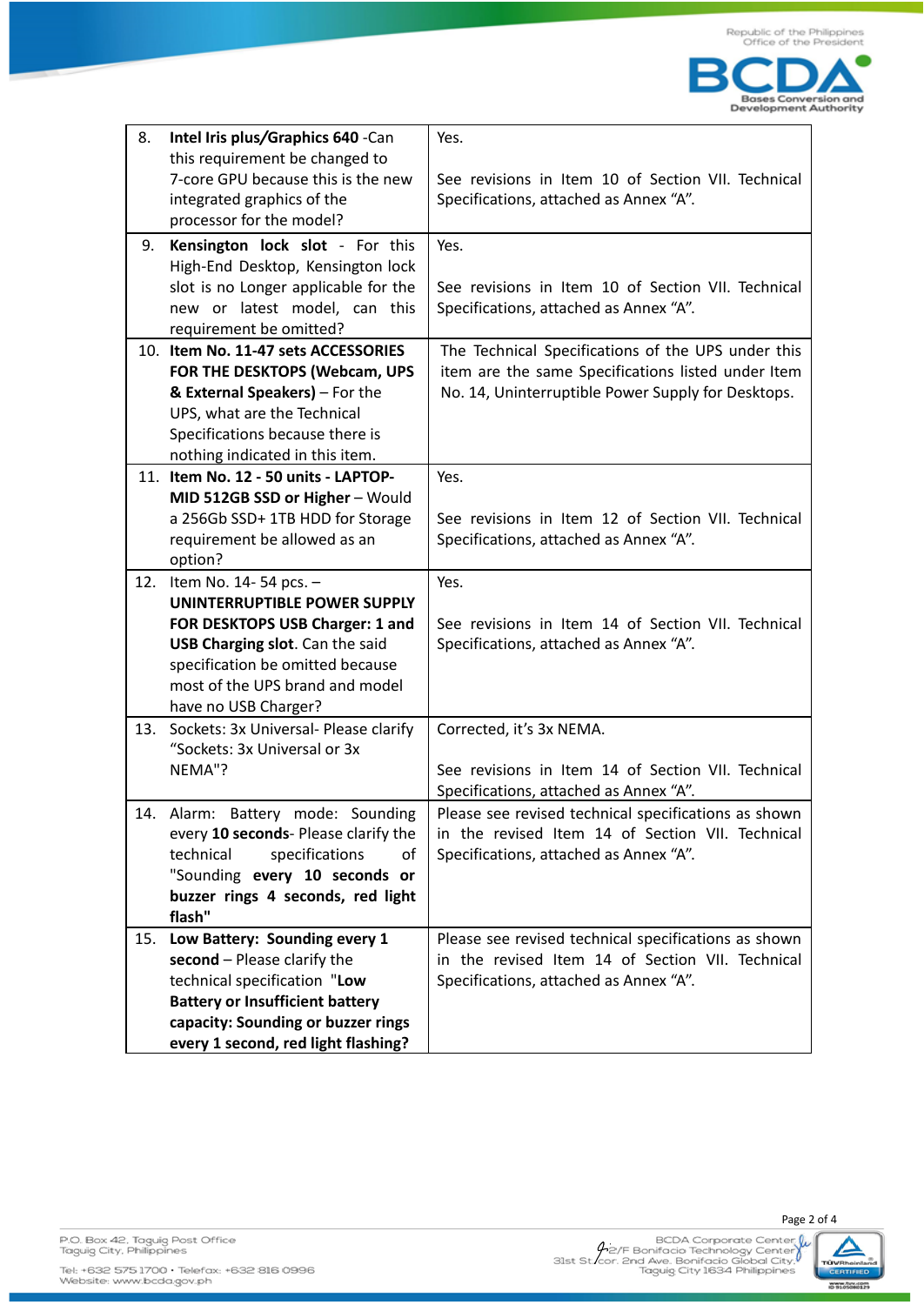

| 16. | <b>Overload: Sounding every 0.5</b>       |
|-----|-------------------------------------------|
|     | second - Please clarify technical         |
|     | specification "Overload/Short             |
|     | <b>Circuit: Sounding every 0.5 second</b> |
|     | or Buzzer keeps ringing, red light        |
|     | on" Fault: Continuously sounding?         |
|     | Please clarify technical                  |
|     | specification "Fault/Short Circuit:       |
|     | <b>Continuously sounding or Buzzer</b>    |
|     | keeps ringing, red light on?              |

Please see revised technical specifications as shown in the revised Item 14 of Section VII. Technical Specifications, attached as Annex "A".

#### **II. Clarifications**

| <b>Reference Section</b>                                                                                                                                                                                                               | <b>Published Provision</b>                                                                                                                                                                                                                                                                                                                                                                                                                                                                                                                                                                                | <b>Corrected Provision</b>                                                                                                                                                                                                                                                                                                                                                                                                                                                                                                                                                                                                                         |
|----------------------------------------------------------------------------------------------------------------------------------------------------------------------------------------------------------------------------------------|-----------------------------------------------------------------------------------------------------------------------------------------------------------------------------------------------------------------------------------------------------------------------------------------------------------------------------------------------------------------------------------------------------------------------------------------------------------------------------------------------------------------------------------------------------------------------------------------------------------|----------------------------------------------------------------------------------------------------------------------------------------------------------------------------------------------------------------------------------------------------------------------------------------------------------------------------------------------------------------------------------------------------------------------------------------------------------------------------------------------------------------------------------------------------------------------------------------------------------------------------------------------------|
| <b>Bid Data Sheet. ITB</b><br>Clause 5.3 of Bidding<br>Documents                                                                                                                                                                       | The Bidder must have completed a<br>single contract that is similar to the<br>project, equivalent to at least fifty<br>percent (50%) of the ABC; or at<br>least two (2) similar completed<br>with<br>the<br>contracts<br>aggregate<br>amount equivalent to at least fifty<br>percent (50%) of the ABC. The<br>similar contract shall have been<br>completed within five (5) vears<br>(February 2017 to February 2022)<br>prior to the date of submission and<br>receipt of bids.                                                                                                                          | The Bidder must have completed a<br>single contract that is similar to<br>the project, equivalent to at least<br>fifty percent (50%) of the ABC; or<br>at<br>least<br>(2)<br>similar<br>two<br>completed contracts with the<br>aggregate amount equivalent<br>to at least fifty percent (50%) of<br>the ABC and the largest of<br>these similar contracts must be<br>equivalent to at least half of the<br>percentage (25%) of the ABC as<br>required<br>above.<br>similar<br>The<br>shall<br>contract<br>have<br>been<br>completed within ten (10) years<br>(April 2012 to April 2022) prior to<br>the date of submission and receipt<br>of bids. |
| Clarification on the<br>attachments for<br>Statement of all<br>ongoing contracts<br>and Single Largest<br><b>Completed Contract</b><br>(SLCC) which should<br>form part of the<br>eligibility<br>requirements during<br>bid submission | The Statement of all ongoing contracts requirement is merely a<br>"statement" of all ongoing contracts. It refers to a "statement" to be<br>made by the bidder relative to all its ongoing government and private<br>contracts, and not the actual submission of the physical NOA, NTP or<br>Contract.<br>The Statement of Single Largest Completed Contract SLCC to be<br>submitted by the bidder shall attach any of the following proofs:<br>End User's Acceptance; or<br>$\bullet$<br>Official Receipt issued for the contract; or<br>$\bullet$<br>Sales Invoice issued for the contract<br>$\bullet$ |                                                                                                                                                                                                                                                                                                                                                                                                                                                                                                                                                                                                                                                    |